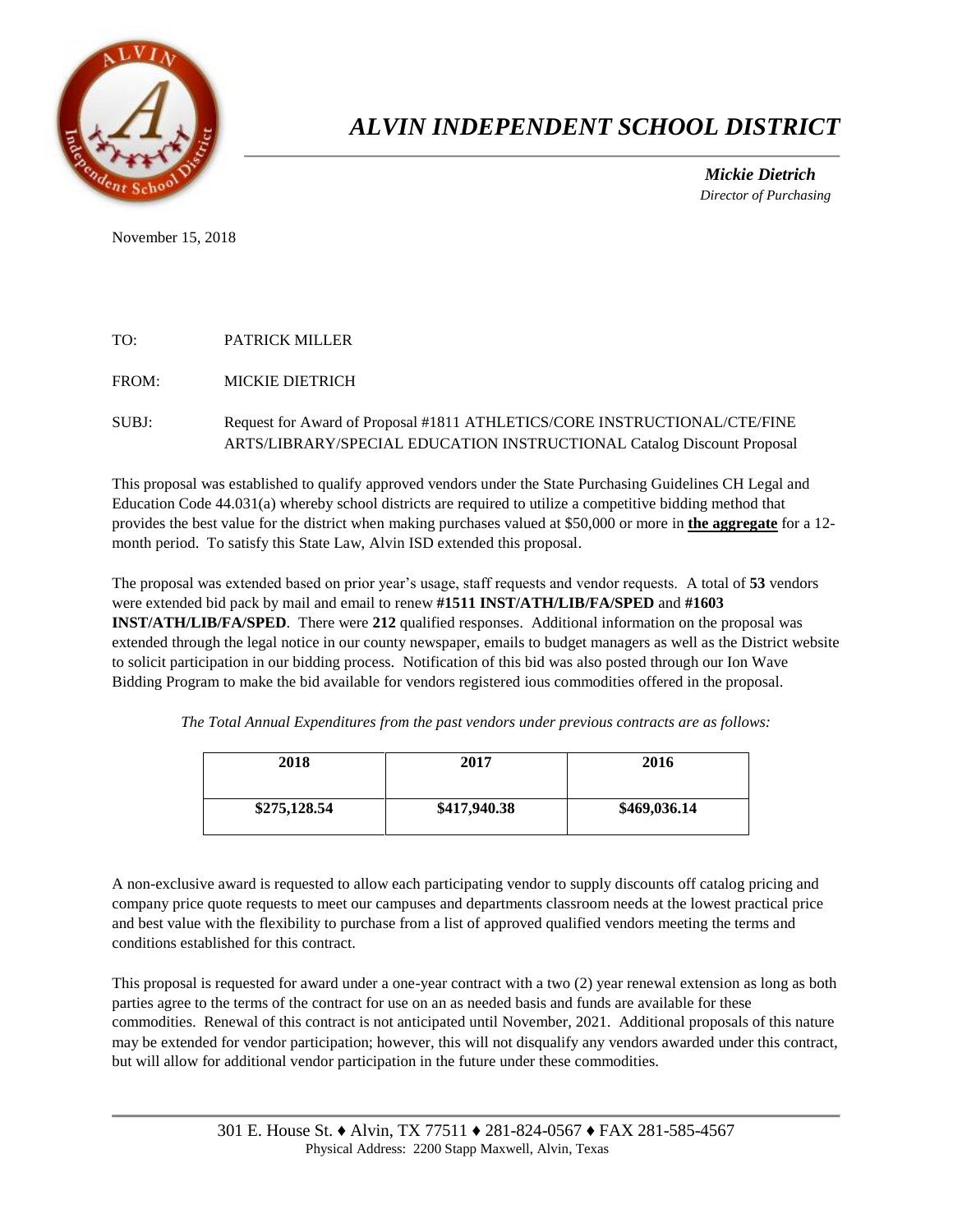Attached please find the information that details the approved qualified vendor information, commodity subcategory discounts off catalogs and other pertinent information extracted from their qualified proposals. Request approval for award to all vendors meeting specifications outlined under the Proposal #1811 ATHLETICS / CORE INSTRUCTIONAL /CTE / FINE ARTS/ LIBRARY/ SPECIAL EDUCATION INSTRUCTIONAL catalog proposal as a non-exclusive award.

This proposal was extended with 104 identified commodity sub-categories for vendors to provide discount pricing. The sub-categories were extended with commodity coding to provide for future yearly aggregate financial trackability. The following categories were included on the 1811 Athletics/Core Instructional/CTE/Fine Arts/Library/Special Education Instructional Catalog Discount Proposal:

*SECTION 1: CORE CURRICULUM/INSTRUCTIONAL EQUIPMENT & SUPPLIES: This proposal covers all CORE CURRICULUM/INSTRUCTIONAL equipment, materials & supplies including the following commodities and descriptions: ESL/Bilingual (INSTESLBILI), Foreign Languages (INSTFOREIGN), General Equipment & Supplies, Includes: Any/all items not otherwise classified/specified (INSTGENSUPP), Language Arts, Includes: Composition, Research, etc. (INSTLANGUARTS), Math/Math Manipulatives, Includes: Algebra, Calculus, Consumer Mathematics, Geometry, etc. (INSTMATH), Science; Includes: Astronomy, Biology, Chemistry, IPC, Physics, etc. (INSTSCIENCE), Social Studies; Includes: Civics, Geography, History, Maps & Globes, World Cultures, etc. (INSTSOCSTUD), Specialty Supplies/Motivational Incentives for the Classroom (INSTMOTIV), Student Planners & Agendas (INSTPLAN), Testing Materials (INSTTESTING), Yearbooks, Elementary & Secondary (YEARBOOK).* 

*SECTION 2: ATHLETIC EQUIPMENT & SUPPLIES: This proposal covers all ATHLETICS equipment, materials & supplies including the following commodities & descriptions: APPAREL, Cheerleading (ATHCHEER) Coaches Cloth, Hats/Pants/Polos/Shorts/Windsuits, etc. (ATHCOACHCLOTH), Footwear (ATHAPPAREL), Team Uniforms/All Sports, Jerseys/Hats/Pants/Polos/Windsuits, etc. (ATHUNIFORM), Workout Cloth, Pants/Shorts/T-Shirts, etc. (ATHAPPARELWW), EQUIPMENT & SUPPLIES: Cheerleading Supplies & Equipment (ATHCHEERSUP)Athletic Decals/Awards, Medals/Motivational Materials/Plaques/Trophies, etc. (ATHDECALS), Athletic General Equipment & Supplies, Includes: Any/all items not otherwise classified/specified (ATHEQUIPSUP), Athletic Trainer and Training (ATHTRAINSUP), Baseball & Softball (ATHBASEBALL), Basketball (ATHBASKETBA), Equipment Reconditioning Supplies; Includes: Maintenance & repair parts for shoulder pads, helmets, weight equipment, etc. (ATHRECON), Field & Track/Cross Country (ATHTRACK), Fitness, Powerlifting & Weight Training (ATHWEIGHT), Football (ATHFOOTBALL), Golf (ATHGOLF), Gymnastics (ATHGYMNAST), Soccer (ATHSOCCER), Swimming/Water Polo (ATHWATERPOL), Physical Education Elementary/Secondary (ATHPEEQUIP) Tennis (ATHTENNIS), Volleyball (ATHVOLLEYBA).* 

*SECTION 3: CTE (CAREER & TECHNICAL EDUCATION) EQUIPMENT & SUPPLIES: This proposal covers all CTE (CAREER & TECHNICAL EDUCATION) equipment, materials & supplies including the following commodities and descriptions: Agriculture (CTEAGRICUL), Agriculture/Aquaculture; Includes: Filters, Fish, Food, Pumps, etc. (CTEAQUACUL), Architecture & Construction (CTEARCHCONS), Audio-Video Technology Supplies (CTEAVTECEQP), Auto Tech Collision & Repair (CTEAUTOTECH), Business Supplies; Includes: Accounting, Economics, Finance, Management, Marketing, etc. (CTEBUSINESS), Cosmetology/Barbering (CTECOSMBARB), Criminal Justice (CTECRIMJUST), CTE Equipment Maintenance & Repair (CTEEQUPMNT), Culinary Arts & Bakery (CTECULARTSBAKE), Dental Hygene (CTEDENTHYG),Engineering & Technical (CTEENGTECH); Family Consumer Science (CTECONSCIEN), Family Consumer Science-Day Care (CTEFAMDAYCARE), Fashion Design (CTEFASHION), Floral Design (CTEFLORAL), Forensic Science (CTEFORSCIE), Graphic Equipment & Supplies,(CTEGRAPHICS), Health Science (CTEHEALTHSC), HVAC (CTEHVAC), Journalism (CTEJOURNALS),*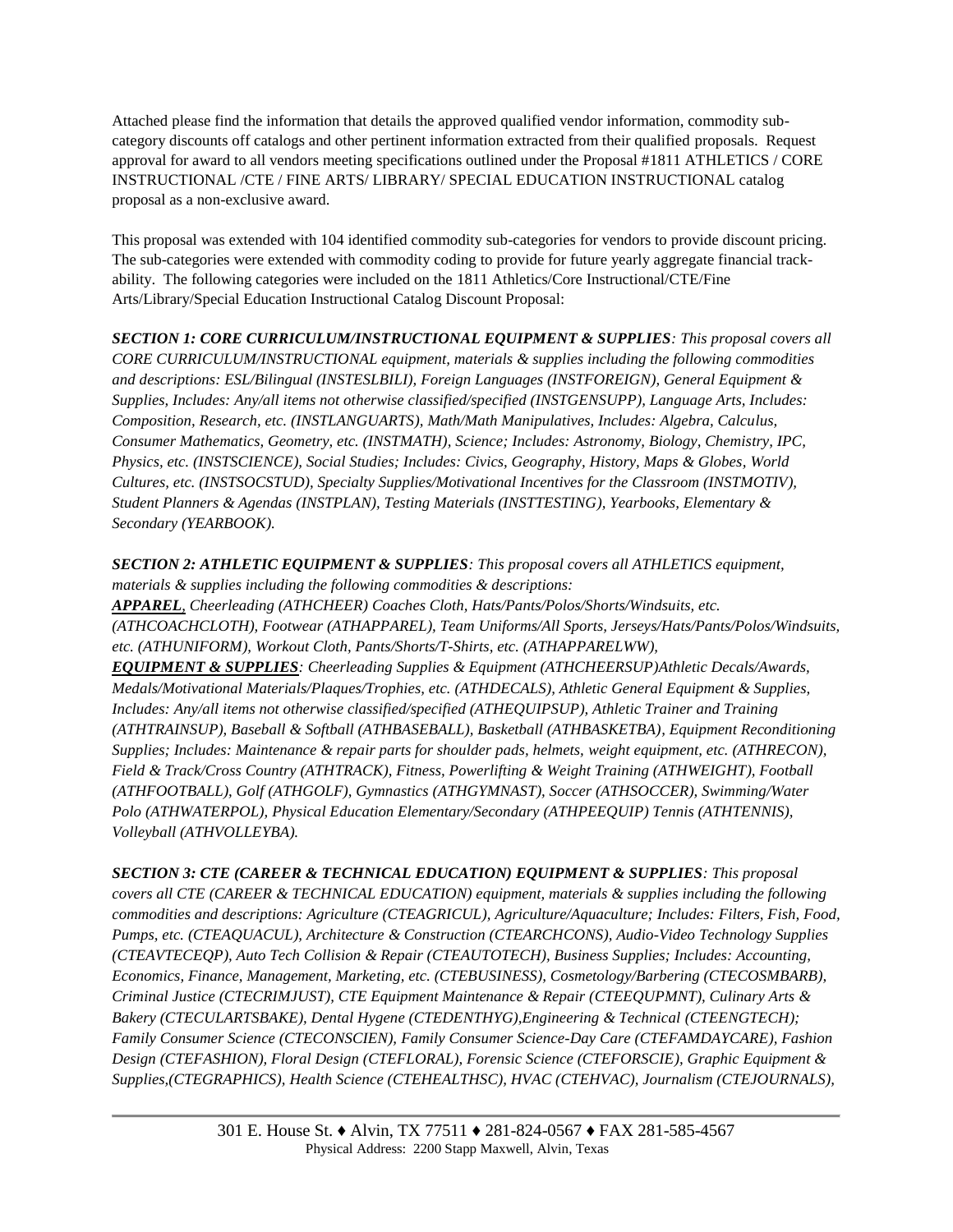*Oil & Gas Production (CTEOILGAS), Precision Manufacturing; Includes: CNC Machines, Lathes, Mills, etc. (CTEMANF),Physical Therapy (CTEPHYSTHERAP), ROTC (CTEROTC), Technology; Includes: Maintenance, Parts, Programming, Repair (CTETECH), Veterinary Technician; Includes: Grooming, Implements, Ointments & Vaccines, etc. (CTEVETTECH), Vocational/Technical General Equipment & Supplies: Includes any/all items not classified/specified (CTEEQUIP), Welding Equipment (CTEWELDING).* 

*SECTION 4: FINE ARTS EQUIPMENT & SUPPLIES: This proposal covers all FINE ARTS equipment, materials & supplies including the following commodities and descriptions: Art, Elementary; Includes: Brushes, Chalks, Crayons, Equipment, Papers, Paints, Pens, Scissors, Tools etc. (FAELEMSUPPS) Art, Secondary, Drawing & Painting; Includes: Brushes, Canvas, Chalks, Equipment, Paints, Palettes, Papers, Pens, Scissors, Tools, etc. (FASECSUPPS), Art, Secondary, Sculpting; Includes: Ceramics Supplies, Clay, Carving Boards, Kilns, Kiln Supplies, Tools, Ceramics (FASECONSULPT), Elementary Music Equipment & Supplies; Includes: Metronomes, Music Cabinets, Musical Instruments, Pianos, Stands, Tuners, etc. (FAELEMUSIC), Elementary Music, General Supplies; Includes: Instruments valued under \$150.00; Bells, Chimes, Recorders, Tambourines, etc. and Repair parts (FAELEMSUPPS), Band, Choir, Orchestra and Elementary Music; Sheet Music/Folios (FASHTMUSIC) Band, Choir, Orchestra Musical Instruments (FAINSTRUMNT), Band & Choir Musical Instrument Maintenance & Repair (FAINSTMNTRP), Band supplies (FABANDSUPP), Band Equipment (FABANDEQUIP),Choir Supplies & Equipment (FACHOIR),Orchestra Supplies & Equipment (FAORCHESTRA),Fine Arts Misc. Equipment & General Supplies (FAMISCEQUIP),Dance/Drill Team Equipment & Supplies; Includes: Dance Equipment & Supplies, All Accessories and make-up used by dancers/drill teams, Costumes, Practice Uniforms/Uniforms, Warm-ups, etc. (FADANCETEAMS), Elementary Music Instruments & General Supplies; Includes: Any/all items not otherwise classified (FAGENSUPPLIES), Fine Arts General Equipment & Supplies; Includes: Any/all items not otherwise classified/specified (FAEQUPSRV), Theater Arts Equipment & Supplies; Includes: Accessories, Blackbox, Foggers, Lighting, One-Act Plays, Props, Wood Props, Stage Equipment & Supplies, UIL etc. (FASTAGEEQUP), Theater Arts Apparel/Costumes; (FACOSTUMES). Theater Arts Includes: Make-up and accessories used by Actors (FASUPPLIES).*

*SECTION 5: LIBRARY EQUIPMENT & SUPPLIES: This proposal covers all LIBRARY equipment, materials & supplies including the following commodities and descriptions: \*\*NOTE\*\*All Processing fees are to be included in the price of the book\*\*Processing Charges To Include: Bar Codes on inside and outside of book, Downloaded MARC Records to ordering campus upon issuance of Purchase Order. Elementary/Secondary Level Books: Audio-Visual/Media (for use on computers, pre-recorded, instructional materials)(LIBELECPUB), Binding Services (LIBBIND), Electronic Periodical Subscriptions; Includes: Journals, Magazines, Newsletters, Newspapers, Publications, etc. (LIBBKMAGPUB), Electronic Publications (E-Books) (LIBELECLIB), General Supplies; Includes: Bookends, Covers, Jackets, Stamps, Tapes, Any/all items not otherwise classified/specified, etc. (LIBGENSUPP), Instructional Textbooks (LIBINSTTEXTB), Paper Back Books (LIBPAPERBACK), Periodical Subscriptions; Includes: Journals, Magazines, Newsletters, Newspapers, Publications (LIBPERIODIC), Pre-Bounds (LIBPREBND), Recycled Publications/Used Textbooks (LIBUSEDTEXTB), Reference Books; Includes: Dictionaries, Encyclopedias, Thesaurus', etc. (LIBREFERBKS), Standard Library Book Collections (LIBSTANDBOOKS).* 

*SECTION 6: SPECIAL EDUCATION/INSTRUCTIONAL EQUIPMENT & SUPPLIES: This proposal covers all SPECIAL EDUCATION/INSTRUCTIONAL equipment, materials & supplies including the following commodities and descriptions: Adapted P.E. and Physical Fitness (SPEDADAPT), Braille & Vision Teaching Supplies (SPEDVISAID),*  Assistive Technology; i.e. Special Education (CIS), Hardware, Peripherals, Software, etc. (*SPEDASSISTECH*), *Dyslexia/Instructional (SPEDDYSLEXI), Special Education General Supplies – Misc.to include: all items not otherwise categorized (SPEDFENSUPPS), Music Therapy (SPEDMUSTHER), Nurse/Clinic Supplies; Includes: Any medical equipment & supplies needed to meet the needs of intellectually and/or physically challenged students*